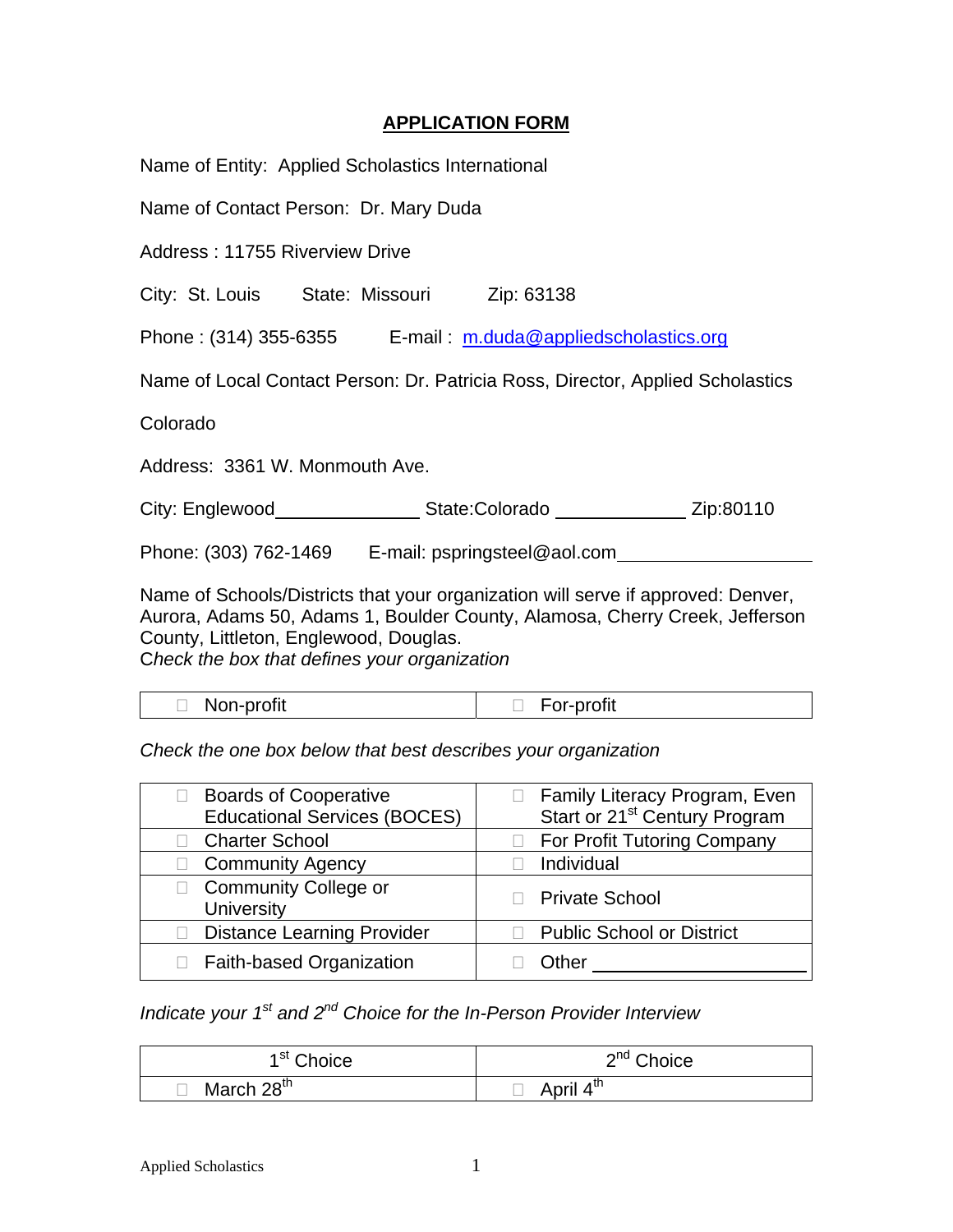| $\Box$ March 29 <sup>th</sup> | $\Box$ April 5 <sup>th</sup> |
|-------------------------------|------------------------------|
| $\Box$ March 30 <sup>th</sup> | $\Box$ April 6 <sup>th</sup> |
| $\Box$ March 31 <sup>st</sup> | April 7 <sup>th</sup>        |

### **Element 1: Program**

 History and Structure. For thirty-four years Applied Scholastics has been working successfully with minority and low-income, high-risk students in school-based and afterschool programs. Nationally recognized programs such as the World Literacy Crusade, Hollywood Education and Literacy Program and Literacy, Education and Ability Program (LEAP) are examples of successful applications of the unique pedagogy that contributed to the development of Applied Scholastics' current SES tutoring program. During this time of program development a staff of dedicated and experienced professionals was built. These professionals now supervise a network of licensed subordinate organizations operating in the four states for which APS has approved provider status – Missouri, California, Ohio and Arizona. These subordinate organizations use our unique pedagogy and meet our stringent training and operating requirements. The program is designed with a communication system that keeps all stakeholders fully informed – schools, parents, local supervision and headquarters supervision.

 In Colorado, SES services will be available immediately through Applied Scholastics Colorado, and director, Dr. Patricia Ross, will monitor and supervise the work of tutors. However, groups are being established in other areas of Colorado and Applied Scholastics is applying on behalf of all of them. While the groups vary in name, location, languages spoken, availability for summer and school holidays, etc., they will have the following common characteristics in regard to the SES program: (1) services will be provided in one-hour or one-and a half-hour sessions outside of school hours on weekdays or in a combination of weekdays, Saturdays, holidays and summer recess; (2) sessions will cost \$25.00 per hour per student for small group instruction (3 to 5 students per tutor); and (3) both reading and mathematics instruction will be offered. The identities of new groups will be made available as appropriate.

Pedagogy. The foundation of all Applied Scholastics interventions are the teachinglearning methods known as Study Technology developed by L. Ron Hubbard. This pedagogy recognizes three main barriers to learning, each accompanied by distinct and recognizable physical and mental reactions in the student. By reading the reactions of the student the tutor knows a barrier has been struck, and which one, and is able to apply the precise remedy, thus implementing a differentiated approach to individual learning styles and allowing the student to progress toward the learning goal. At the same time, the student learns to spot and handle his own barriers. From the point of view of the student the process is called learning-how-to-learn. This training induces the learner to employ meta-cognition, defined as awareness of one's comprehension or non-comprehension and the thinking strategies one is using (Rivers 200[1](#page-1-0); Schraw and Dennison 1994).<sup>1</sup> Meta-

 $\overline{a}$ 

<span id="page-1-0"></span><sup>&</sup>lt;sup>1</sup> In Research Review by Susan Imel, 2002. Eric Clearinghouse on Adult, Career and Vocational Education.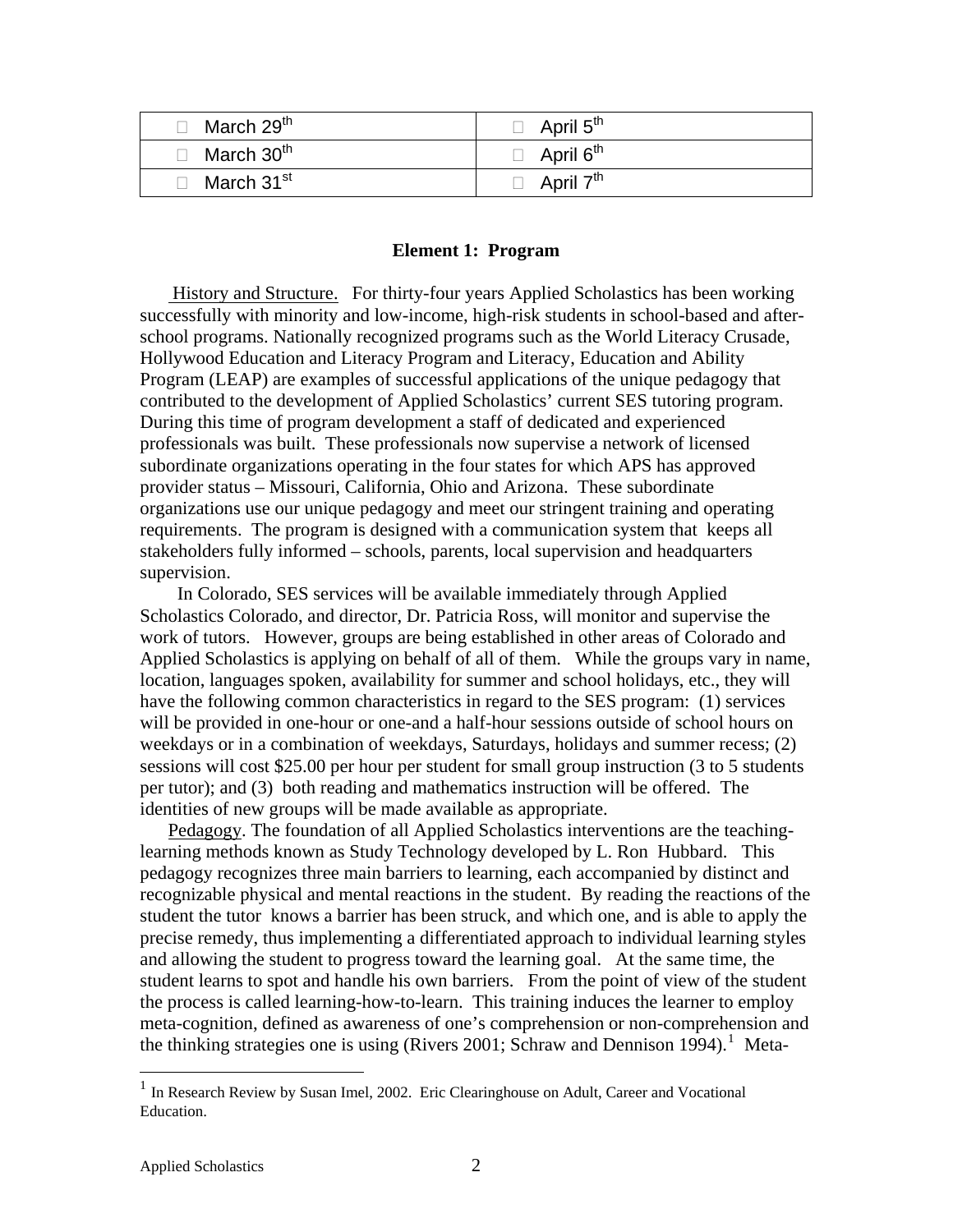cognition enables the student to generate his own assessment feedback and to take responsibility for correcting comprehension so that he functions as a partner in the teaching-learning process.

 Key among the tools used to overcome learning barriers is vocabulary development. The student learns that when he is unable to comprehend a passage of text he should look for a word or words that he does not understand (he learns specific procedures for finding the word) and when a misunderstood word is located, he follows an exact procedure for studying the word and gaining a full conceptual understanding. The tactic is used so continuously during instruction that every student must have access to a dictionary appropriate to his literacy level. In cooperative learning, students help each other locate and study misunderstood words. Students who learn and apply the precise procedure become better readers. They are able to comprehend text and apply it, their vocabularies increase exponentially and they become independent learners who can succeed with less help from the teacher in any subject area.

Reading Instruction. The program for reading instruction/remediation is consistent with the recommendations of the National Reading Panel (2000). It is comprehensive in that it addresses phonemic awareness, phonics, fluency, vocabulary development and comprehension strategies. It is systematic in that vocabulary is taught both directly and indirectly, the content of instruction is sequenced to assure student success, vocabulary-controlled readers align with the instructional sequence, curriculum embedded assessments are employed throughout to provide feedback to the student and to direct instruction to the precise point of need. 100% proficiency is attained by the student before advancing from one instructional level to the next. Instruction is explicit in that every step of the instructional sequence is spelled out for the tutor, including the exact sounds associated with letters and blends and nothing is left to chance.

Students attain fluency through exposure to a wide range of reading material. Immediate reading success is assured by vocabulary-controlled, decodable books that align with the levels of phonics instruction. Students can see that they are progressing to more difficult material and are motivated to continue. Some tutoring time is devoted to guided oral and independent reading. Also students are encouraged to continue reading at home from their selection of graded reading material on a list provided by the tutor and that they can obtain from the library. More detail on reading instruction is provided in Appendix A.

Math Instruction. In math remediation the beginning emphasis is on establishing conceptual understanding of the math terminology and symbols requisite to the student's mathematics instructional level. Failure to comprehend terminology or symbols generally bars further progress for the student. The tutor works from a proprietary list of math key words, with their definitions, that have been organized into levels of difficulty. Initially the list is used as an assessment to determine the student's level of math comprehension. Once that is known the tutor starts at the appropriate level and, going down the list, asks the student to define each word. He checks for general correctness, not word for word meaning. Any slowness or hesitancy in giving the definition is followed by a study of the word (or symbol) until it is fully understood and can be applied. Study might include use of the dictionary or a demonstration kit or modeling a concept in clay. At the conclusion of this phase of remediation the student understands why math operations function the way they do and is able to explain the patterns found. When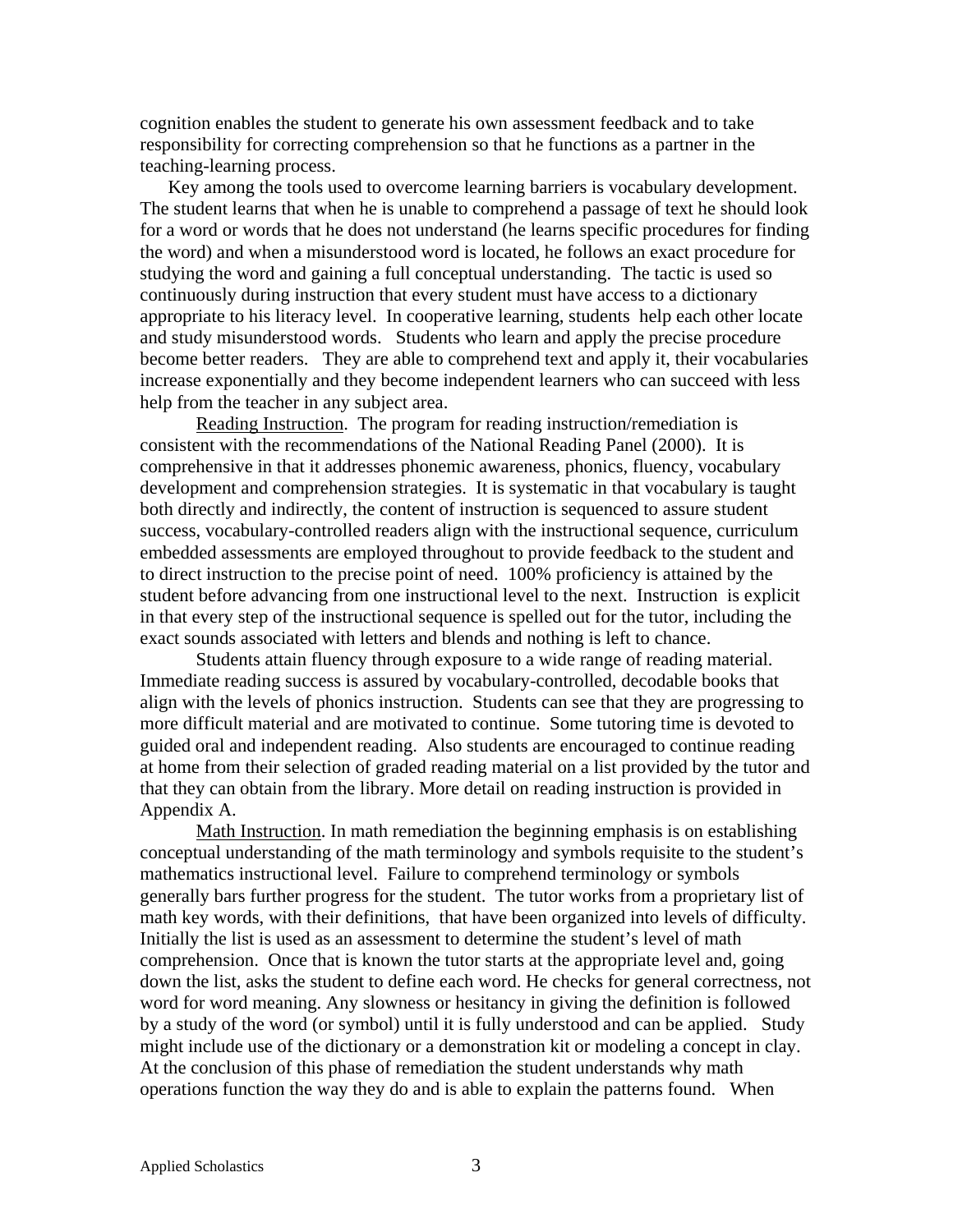conceptual understanding is attained, students are seen to experience an immediate resurgence of interest and an amazing improvement of aptitude in the subject.

 Next, math facts and computation procedures are checked and drilled to 100% proficiency. When the student is able to compute accurately and efficiently word problems are assigned to develop his ability to use appropriate algorithms and reasoning. Finally, the tutor concentrates instruction on the Colorado math achievement benchmarks that are appropriate for the student at his grade level. This may involve the use of school curriculum and math materials and requires close coordination with the classroom teacher. In the event that contact with the student's school is not available the tutor identifies suitable instructional objectives by consulting the Colorado math assessment framework and math benchmarks and uses commercial math workbooks and worksheets.

Small group Instruction. Students are assigned to small groups of 3 to 5 students and, whenever possible, students are grouped whose programs are similar in subject and level of instruction. Sessions are held 2 or 3 times per week for 1 or 1 1/2 hours each for a total of at least 3 hours. Each session begins with a warm-up exercise for the group, followed by a quick review and drilling of what the students already know – e.g., names and sounds of letters, math facts, key word definitions, etc. Then each student works on the next individual task on his program while the tutor circulates and helps each one as needed. Such tasks could include making letters or words with play dough, doing a worksheet, writing sentences with words, drilling with flashcards or reading aloud with another student or the tutor. The tutor is always well prepared and knows exactly what must be done with each student each session. The session is ended with a group learning game that allows every student to experience success.

Feedback to Students. As described above, students are asked to apply their learning constantly as they progress from less difficult to more difficult material. In being able to do so, they experience success. Tutors encourage students to write success stories or tell their successes in the tutoring group each day. Instruction includes frequent curriculum-embedded testing and the standard of 100% proficiency is in force. Each time the student is advanced to a new level in the material he knows that he mastered the material and knows it cold!

Location of Services. Tutoring is conducted either at the student's school, where this is possible, or at a rented community facility such as a branch library or church center that is near the school or is located on a public transportation route.

 Special Groups. While all students encounter learning barriers at one time or another, Title I students, minorities, students with learning disabilities and English language learners are likely to be continually blocked by their lack of vocabulary. Study Technology, with its emphasis on identifying words that are not understood and clearing them up is an ideal strategy for these students. With Study Technology as the pedagogy, students develop vocabulary during every learning experience and can gradually work themselves out of the vocabulary deficiency. However, in working with students who are deficient in vocabulary Applied Scholastics also teaches vocabulary directly by making vocabulary instruction a part of every lesson plan. The specialized learning strategies of Study Technology that give concreteness to unfamiliar concepts are especially beneficial to individuals with limited vocabulary.

Individual Programs. An individual program is developed by the tutor for each SES student in collaboration with the school and parent. Needs assessment is done by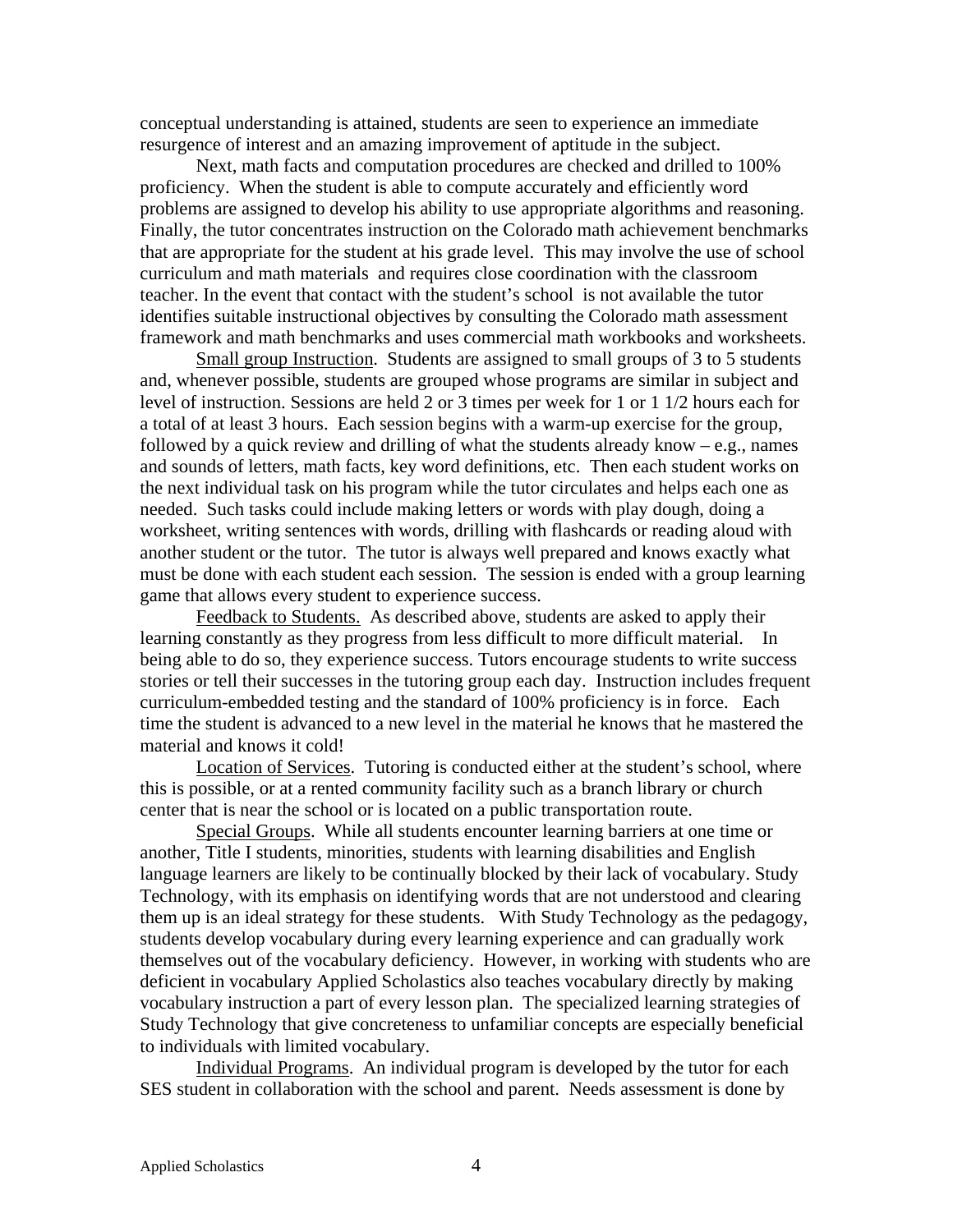means of an interview of the student and parent and a meeting with school personnel to gather data regarding the student's academic strengths, weaknesses and special needs. These meetings are followed up by the tutor with assessments that pinpoint areas of academic deficiency and indicate where instruction should begin. With all the data in hand the tutor again meets with school personnel to establish learning goals and a program for the student that is aligned with Colorado standards and the program of the school, including any IEP's already established. Data gathered during needs assessment allow the tutor to select goals that are challenging but not overwhelming to the student. Each goal is then broken down into instructional components which are recorded on a program form with time targets noted for each component. Copies of the forms used for reading and for math can be found in the printed material supplied as attachments.

### **Element II: Staff**

Headquarters Staff. For thirty-four years Applied Scholastics has been working successfully with minority, underachieving, low-income, high-risk and special students in school-based and after-school programs. Nationally recognized programs such as the World Literacy Crusade, Hollywood Education and Literacy Program and Literacy, Education and Ability Program are examples of successful applications of the unique teaching and learning technology that contributed to the development of Applied Scholastics' current SES tutoring program. During this time a staff of dedicated and experienced professionals was built. The SES team is led by Mary Duda, B.S., M.Ed., Ph.D., Director of Development. Members of her team include Professor Emeritus, Bonnie Paull, B.A., M.A., Dean of Academics and Instruction, Ms. Kerry Marquis, B.A, M.A, Vice President of Training and Ms. Pamela Chipman, B.S., Sr. Vice President for Production. Work of the team is supervised by Mr. G. Craig Burton, B.S., CPA,CMA, CCM, Chief Operating Officer. Between them the members of the team have more than 100 years of experience in elementary, secondary and community college education. This team provides oversight and development of the SES program.

Program for Qualifying, Hiring, Training Tutors. The program is carried out by the licensed organizations in each area who subcontract with Applied Scholastics to deliver SES tutoring. The requirements consist of the following:

- Submission of a written application (a copy can be found in the printed support material supplied as an attachment);
- A high school diploma or equivalent;
- At least 60 hours of credit from an institution of higher education or a pass on the paraprofessional exam for reading, writing and math skills administered by Educational Testing Service;
- A completed and satisfactory Department of Justice background check;
- Successful completion of two Applied Scholastics training courses prior to the start of tutoring – the Basic Study Manual course (pedagogy) or equivalent and the Teaching Modern Phonics course (together the courses total about 65 hours of training time);
- Agreement to complete the Communication Skills course during the first year of tutoring service (56-60 hours) ( Two of the courses are eligible for four college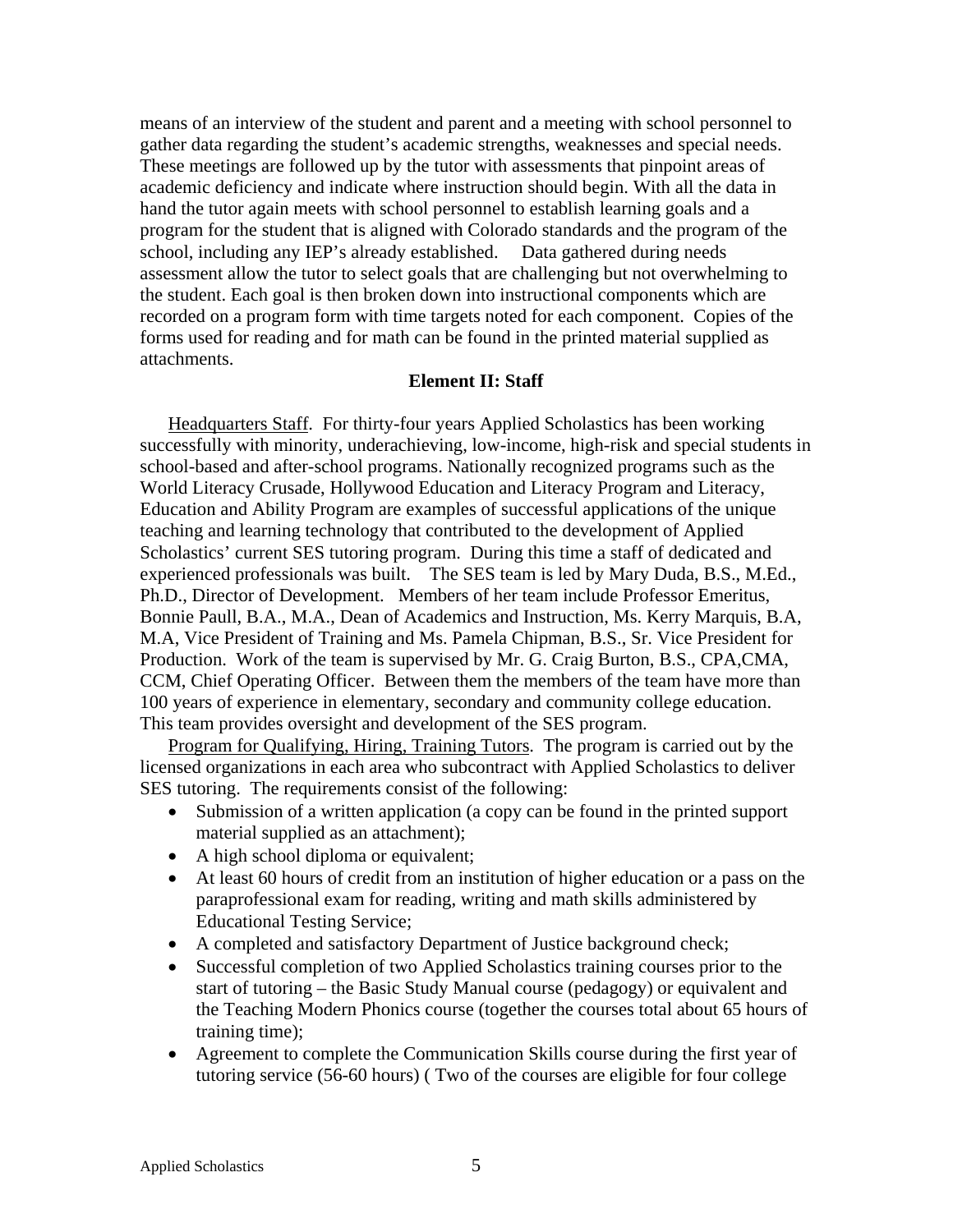credits each from California State University at Hayward. The phonics course earns two units of continuing education credit.)

- Agreement to abide by the Tutor's Code. (Every tutor must sign a copy of the code. A copy can be found in the printed support material supplied as an attachment.)
- Suitability for work with children and youth. (This is established by means of a one-on-one interview. Successful experience in working with children is a factor. Another is persona – whether the person represents a suitable role model.)

 All Applied Scholastics training is built on the principles of Study Technology, described above in Element I. This means that trainees are continually asked to apply what they are learning as a demonstration of complete understanding. A tutor trainee that completes a course has demonstrated that "he knows it cold and can apply it". The trainers also oversee the conduct of tutoring both by direct observation and by monitoring the progress of students. Any sign of slowed or slowing progress of a student is investigated and could result in correction or re-training of the tutor.

 The pedagogy training and phonics training required of tutors assures they know how to assess reading or math skills and deliver instruction to the precise point of need. Thus the academic deficiencies that prevent below grade-level students from progressing can be precisely identified and handled on the individual instructional program. A key part of tutor training is learning to quickly spot any symptom of a student learning barrier and promptly apply the precise remedy to handle the difficulty. The main learning barriers faced by underachieving students and those in special populations are insufficient vocabulary and lack of concreteness in learning material. Tutors can fully handle these difficulties as they arise, thus allowing these students to make continuous progress toward their learning goals. A tutor who completes this training and has demonstrated he can apply what he learned is well qualified to work with low-achieving students and special populations.

 The third leg of tutor training – communication skills -- completed during the first year of tutoring service, is aimed at giving tutors the skills to present learning material in a manner that increases understanding and keeps students engaged and cooperating.

 Local Staff. Tutors are trained by highly qualified educators who have received advanced Applied Scholastics training and are certified to train others. In Colorado, training and supervision of SES tutors is provided by Applied Scholastics of Colorado, whose staff includes two experienced Ph.D. educators and two licensed teachers. Director Dr. Patricia Ross, a former college teacher of English, has been training educators in Denver and E. Grand County schools and, under Senate Bill 94, at-risk youth in the Denver area to overcome barriers that prevent academic learning.

# **Element III: Research Base and Program Effectiveness**

### Academic Research.

**Metacognition.** The pedagogy used by Applied Scholastics promotes comprehension monitoring, or meta-cognition, an emerging construct in educational research referring generally to the awareness of one's thinking and the strategies one is using as a means to comprehension. Students test comprehension continuously during study so as to be fully aware of what they do understand and what they do not understand and to employ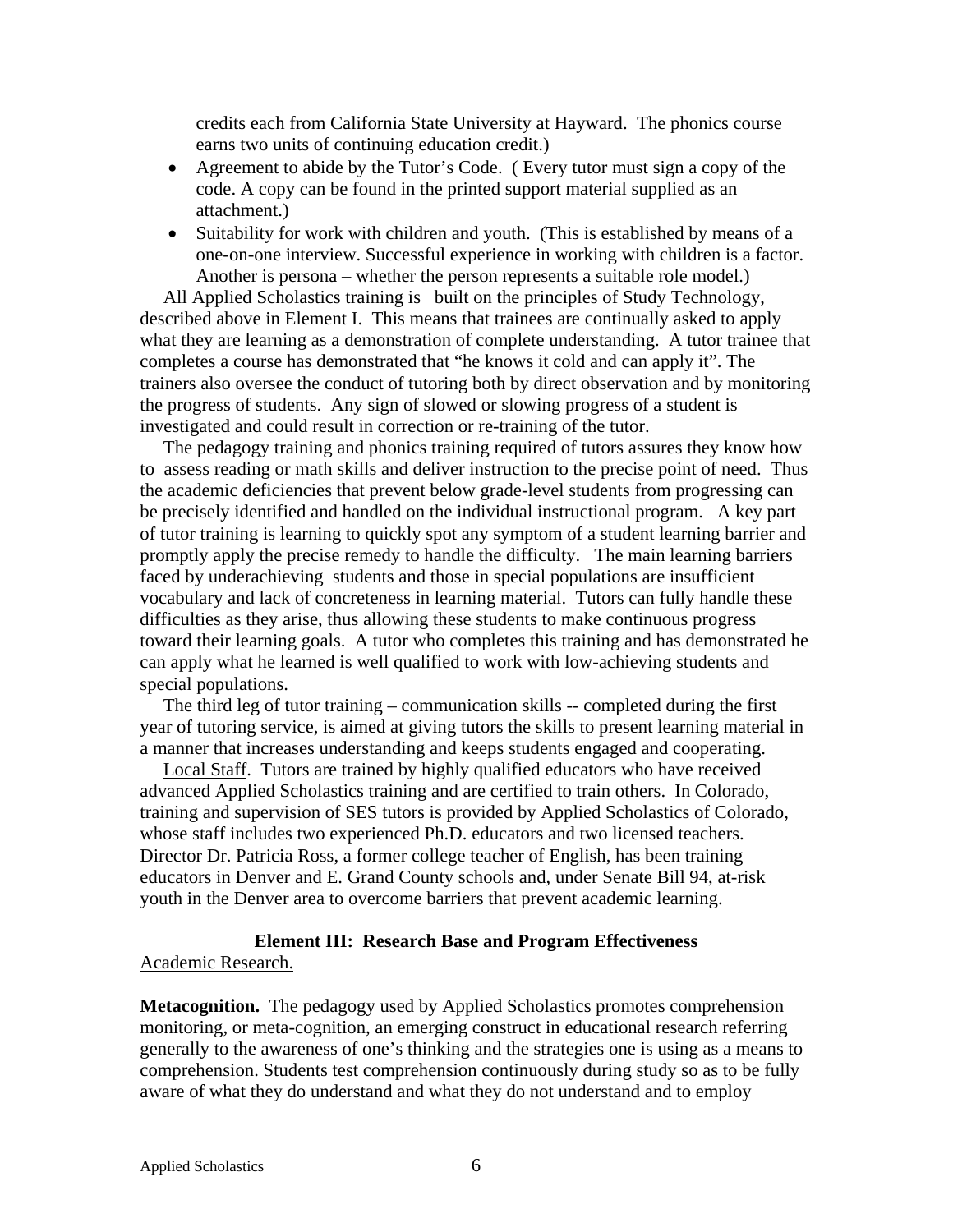methods of correcting failed comprehension. The use of meta-cognition has been validated recently in the research on text comprehension (Armbruster et al 2001; Chamot and O'Malley 1994; Palincsar et al 1991).

**Comprehensive, Systematic and Explicit Instruction.** Applied Scholastics' comprehensive program for reading instruction and/or remediation teaches the five skills identified by the National Reading Panel (NRP) as critical for success in learning to read – Phonemic Awareness, Phonics, Fluency, Vocabulary and Comprehension. Also in keeping with NRP recommendations, materials are explicit, leaving nothing to chance, and the approach is systematic, beginning with a thorough assessment to pinpoint the student's problem areas and followed up with curriculum embedded progress testing Learning gaps are repaired by engaging the student in activities that lead to mastery; 100% proficiency is required to advance to the next level in phonics. (2000, 8, 9, 14). **Vocabulary Development.** Vocabulary instruction is the thread that runs through all elements of the tutoring program, whether reading or math is the subject. Because misunderstood words are the single most virulent source of comprehension failure, and because content domains have their own vocabulary that students must negotiate if they are to perform competently (Lampert et al. 1998), vocabulary instruction occurs in all content areas and not only as a component of reading instruction. In the very first meeting with a student the importance of word meaning and the harmful effects of misunderstood words on learning is conveyed emphatically. Thereafter, every new word encountered must be and is defined and understood. This occurs whether it is accomplished as part of the plan of instruction, as it is in the phonics curriculum where new vocabulary is directly taught in every lesson, or is handled between the student and the tutor as symptoms of a misunderstood word become evident (tutors are taught to detect and handle misunderstood words and this emphasis is a cornerstone of the Applied Scholastics method). Today's learning research supports this emphasis on vocabulary learning as well as the explicit, systematic and multi-faceted approach to vocabulary development employed in Applied Scholastics tutoring. "Vocabulary should be taught both directly and indirectly. Repetition and multiple exposures to vocabulary items are important" (National Reading Panel, 2000, p.14. "Learning, as a language-based activity is profoundly dependent on vocabulary knowledge"(Baker, Simmons & Kameenui, 1995). Applied Scholastics teaches a specific procedure for studying and fully understanding words. Vocabulary instruction should be explicit and systematic and include word-learning strategies (Armbruster et al., 2001). Using a multi-faceted approach to vocabulary development is recommended. It should include extensive reading and the teaching of word consciousness along with word-learning strategies (Nagy, n.d.).

**Fluency.** Students read aloud every day to the tutor. They begin with books that are aligned with the phonics curriculum and are vocabulary controlled. Later they read from "pleasure books" of their choice that include all genres of literature as well as expository and informational texts.. The tutor takes care to see that the books are chosen at the appropriate level of difficulty so that the student's reading experience is positive. "Repeated oral reading practice that includes guidance from teachers, peers or parents had a significant and positive impact on word recognition, fluency and comprehension across a range of grade levels" (2000, p.12).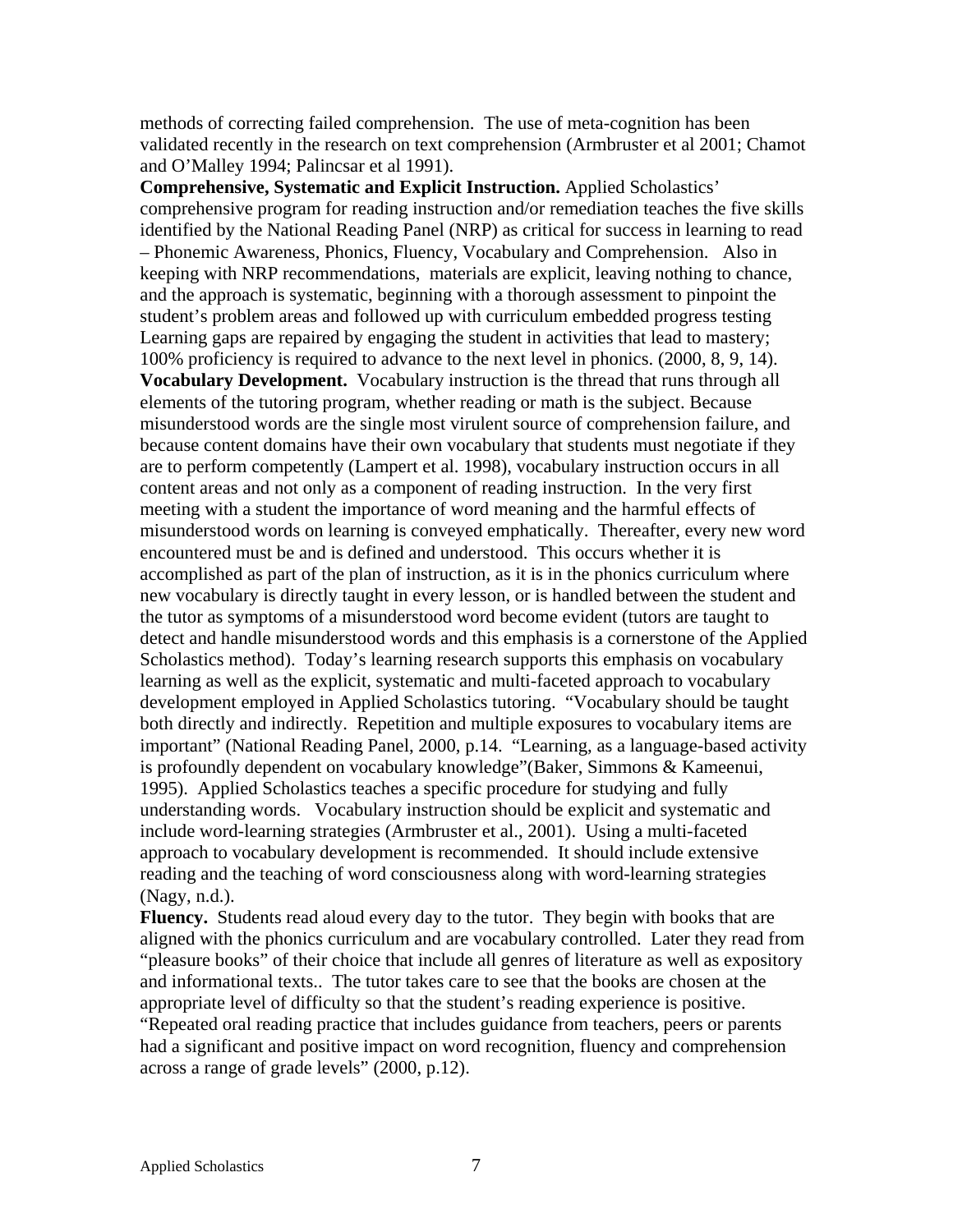**Strategic Reading.** The research on reading instruction agrees with Applied Scholastics that strategic reading – reading with the purpose of improving comprehension – is essential for comprehension of school subjects and success in school. Strategic reading as taught in Applied Scholastics tutoring is not usually learned during basic reading instruction in the primary school grades. Thus students lack "well-articulated concepts about effective strategies to enhance comprehension" and need to develop "more detailed knowledge about what strategies are available, how they function, when they should be applied and why they help comprehension (Paris, Wasik, & Turner, 1991, p. 619). Furthermore, strategic reading includes the repairing of failed comprehension. When comprehension failed, strategic readers were able to "use a variety of strategies to repair their understanding" (Dole, 2000, p.56). Applied Scholastics tutoring programs provide tools and strategies not only for repairing failed comprehension when it occurs, but also for preventing comprehension problems in the first place. Students learn to spot comprehension barriers quickly and handle them promptly with precise strategies. "…explicit or formal instruction in the application of comprehension strategies has been shown to be highly effective…(National Reading Panel, 2000, p. 14). **References for Research Citations.** 

Armbruster, B.B.; Lehr,F.; Osborn,j. (2001) Put Reading First: *The Research Building Blocks for Teaching Children to Read*. Jessup, MD: National Institute for Literacy.

Baker, S.K.; Simmons, D.C.; Kameenui, E.G., (1995). *Vocabulary acquisition: Synthesis of the research* (Technical Report No. 13). Eugene, OR: National Center to Improve the Tools of Educators, Retrieved October 30, 2002. Web site: <http://idea.uoregon.edu/cite/documents/techrep/tech134.html>

Chamot, A.U.; O'Malley, J.M. (1994). Language Learning and Learning Strategies. In N.C. Ellis (E.D.), *Implicit and Explicit Learning of Languages* (pp. 371-392). London: Academic.

Dole, J.A. (2000). Explicit and implicit instruction in comprehension. In B.M. Taylor; M.F. Graves; P. van den Broek (Eds.), Reading for meaning: *Fostering comprehension in the middle grades* (pp.52-69). New York: Teachers College Press.

Lampert, M.; Blank, M.L. (1998). *Talking Mathematics in Schools*. Cambridge, UK: Cambridge University Press.

Paris, S.G.: Wasik, B.A., Turner, J.C.. (1991). The development of strategic readers. In R. Barr, M.L. Kamil, P. Rosenthal, & P.D. Pearson (Eds.). *Handbook of reading research, volume II* (pp. 609-640). Mahwah, MJ: Lawrence Erlbaum.

Nagy (n.d.). Promoting Students" Vocabulary Growth –an Overview. Retrieved April 8, 2004, from Seattle Pacific University web site: <http://www.myhonme.spu.edu/wnagy/promoting-students.htm>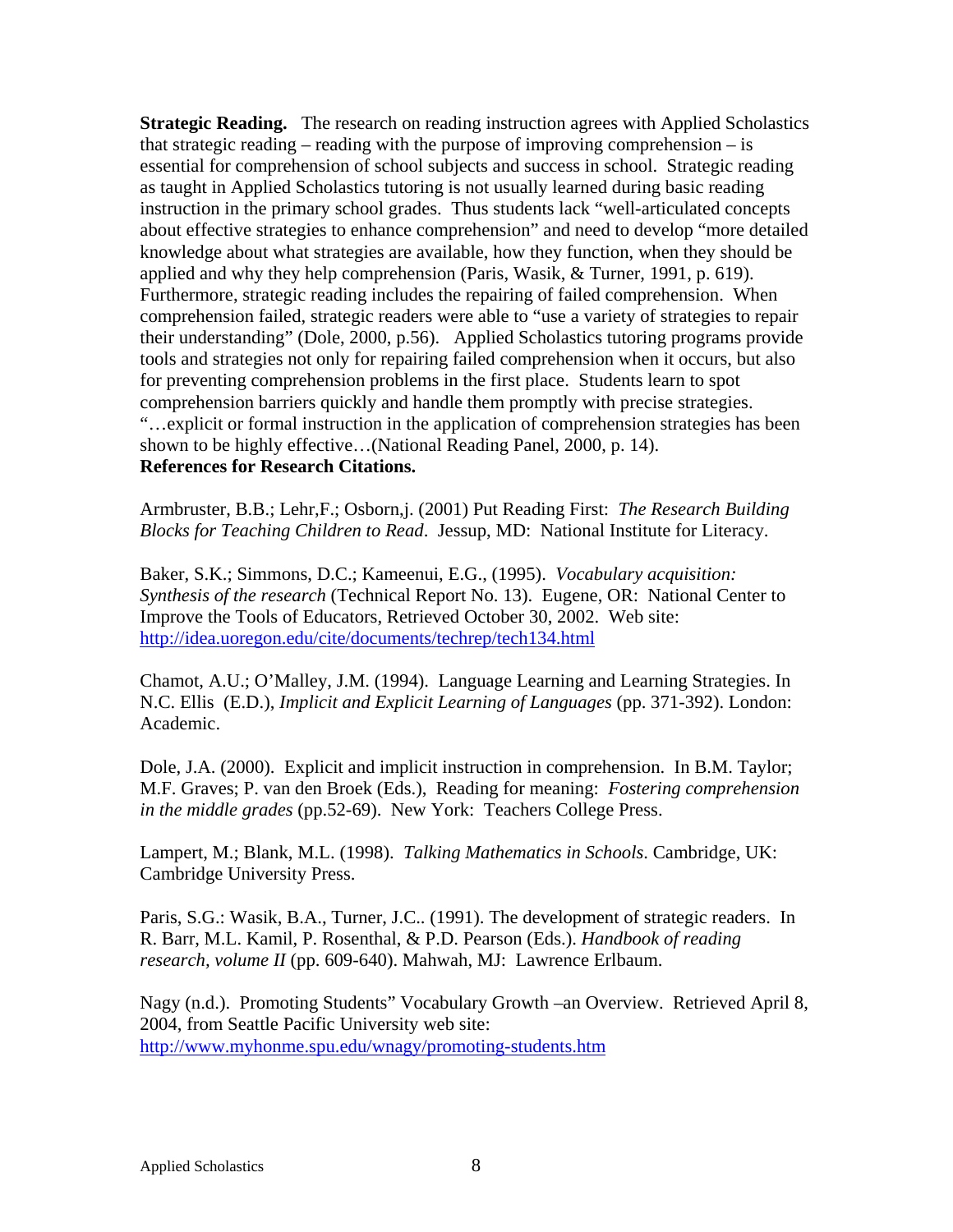National Reading Panel Summary Report (2000). *Teaching Children to Read: An Evidence-Based Assessment of the Scientific Research on Reading and its Implications for Reading Instruction*. Retrieved April 8, 2004. Web site: <http://www.nationalreadingpanel.org/pubications/Summary.htm>

Palincsar, A.S.; David, Y. M.; Winn, J.A.; Stevens, D.D. (1991). Examining the context of strategy instruction. Remedial and Special Education, 12 (3), 43-53. Evidence of Effectiveness: Quantitative Results Show Positive Impact On Low-Income, Underachieving Students.

Applied Scholastics has been delivering training to teachers and students in the Denver Public Schools and soon will have a large enough student base to warrant a study with CSAP(Colorado Student Assessment Program) scores. Meanwhile results are available from other locations on a variety of tutoring interventions in schools during the school day and in after-school programs. Several of these interventions and their results in reading, language and mathematics are described briefly in the following paragraphs. In each intervention the improvement in student achievement was documented by either a widely recognized standardized achievement test or by a proprietary state achievement test.

 "Success in an Intermediate School". Twenty underperforming fourth grade students in an urban Title I school were tutored in reading during the school day by a group of volunteers trained in Applied Scholastic's Study Technology. Students were pre-and post-tested with the Wide Range Achievement Test. All but one student improved. On the average, students improved one grade level in reading for each eleven hours of tutoring time. Standard scores increased by 15.2% in reading and by 10.1% in spelling after an average of 17 hours of tutoring. The full report shows the result for each individual student.

"How a Small Rural School District Reduced the Achievement Gap**".** Two hundred twenty-seven severely underperforming students from an impoverished African-American farming community in Mississippi received Applied Scholastics small group remedial tutoring (3 to 5 students per tutor) in language arts and mathematics in their Title I school. Tutoring was delivered during the school day and each student received no more than 15 hours of tutoring spread out over the school year. Prior to the tutoring the students received two weeks of large group instruction in Study Technology (half-day sessions in the school auditorium ) and their regular classroom teachers received a two day workshop. Both training programs were concentrated on learning how to overcome learning barriers. The impact of the intervention was documented using disaggregated before and after results from the Mississippi annual state-wide achievement test. The achievement gap of the tutored students was reduced by as much as 53% in math, 45.6% in reading and 34.6% in language. The full report shows the exact amount of achievement gap reduction in each content area for each grade level.

"Inner-City High School Students Discover Learning"This challenging project began with unmotivated, illiterate and semi-literate students and was carried out in the sub-optimum learning environment of a blighted inner-city Title I high school. Three classes of freshmen received training in how to use a dictionary and study skills (Study Technology) followed by tutoring in basic vocabulary for an average of three hours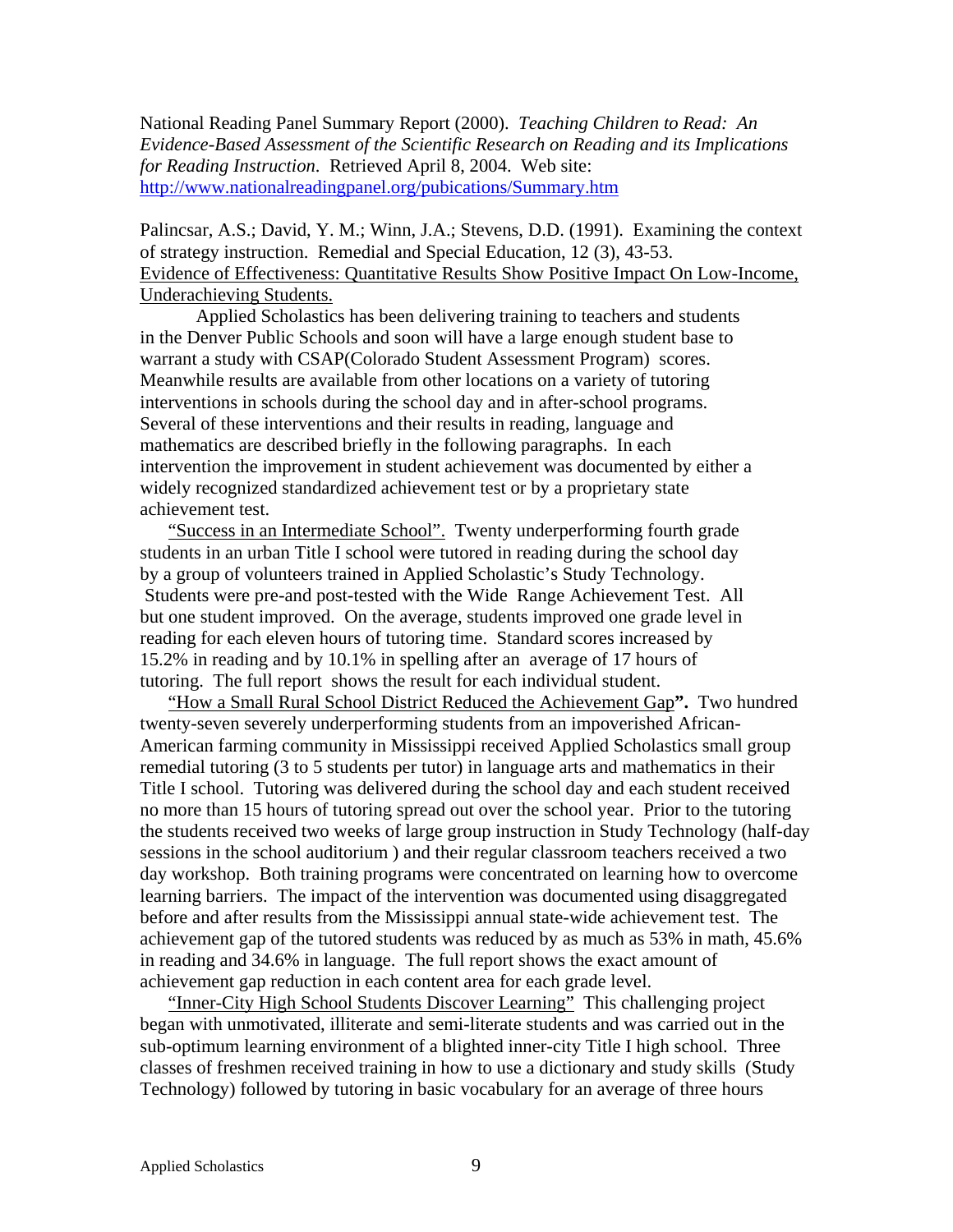(about four and a half sessions of 40 minutes each) per student. The students were chosen because of the severity of their academic deficiencies. The Gates-McGinitie Reading Test for vocabulary and comprehension was administered to the students at the beginning of April 2005 as a pre-test prior to tutoring. In June 2005, the computerized version of Scholastic Reading Inventory was administered as a post-test. Scores on both tests were reported in lexiles, thus making it possible to compare results on the different tests. A lexile score increase of 75 to 100 points equals one year's growth in reading ability, as measured by the difficulty of the text a student can comprehend. On the average the students gained at least a full year's growth in reading ability during the two months in which the tutoring was received. Detailed results are shown in the full report.

Success in Primary Grades. In a large inner-city charter school Kindergarten and first grade students struggled to learn phonic sounds and to blend sounds into words but for the most part were not succeeding until Applied Scholastics intervened. In the Spring of 2005 classroom assistants were trained over a period of 5 days in Teaching Modern Phonics, then tutored 43 of the students in their classrooms over a period of several weeks. In contrast to the performance of earlier cohorts, the students were reading and understanding what they read by the end of the school year. The results were documented quantitatively by a reading benchmark test in November 2006. 100% of the 43 students who received the tutoring were reading at or above grade level, while the results were 89% of first grade and 83% of second grade for the students who did not receive tutoring. Reading results for the Kindergarten and first grade on the statewide achievement test for 2005 will soon be compiled and reported.

Community-based After School Program. In Hollywood, California, illiterate and semi-literate school-age students, school dropouts and some adults (26%) enroll themselves in a community-based after school program where they participate up to four hours per week and receive Applied Scholastics tutoring to enhance their literacy and learning ability. Participants are tested with the Comprehensive Test of Basic Skills as a pre-test and again periodically. From a sample of 100 participants who attended for about one year, it was observed that 73% increased their reading level by 3.5 grade levels or more. Eleven percent increased by 7.5 or better. The full report gives the details.

### **Element IV: Evaluation/Monitoring**

#### Assessment

 Applied Scholastics uses assessments as pre- and post-tests to determine the student's beginning and ending levels of ability. In reading remediation, The Wide Range Achievement Test (WRAT) is administered. It is a nationally normed and standardized commercial test that measures decoding ability, and only decoding ability. The WRAT is an individually administered test which is suitable for both younger and older students. There are alternative forms for pre-and post-testing. Scores can be converted to grade equivalents for easy assessment of student progress. The second test used in reading remediation is an Applied Scholastics proprietary reading comprehension test based on the Frye Readability Scale that establishes reading comprehension level by grade.

 The first Colorado academic achievement standard for reading is the ability to read and understand a variety of materials. This standard is the focus of Applied Scholastics SES tutoring for reading. Students performing below grade level lack decoding skill almost without exception, thus phonics instruction is a key element of the remedial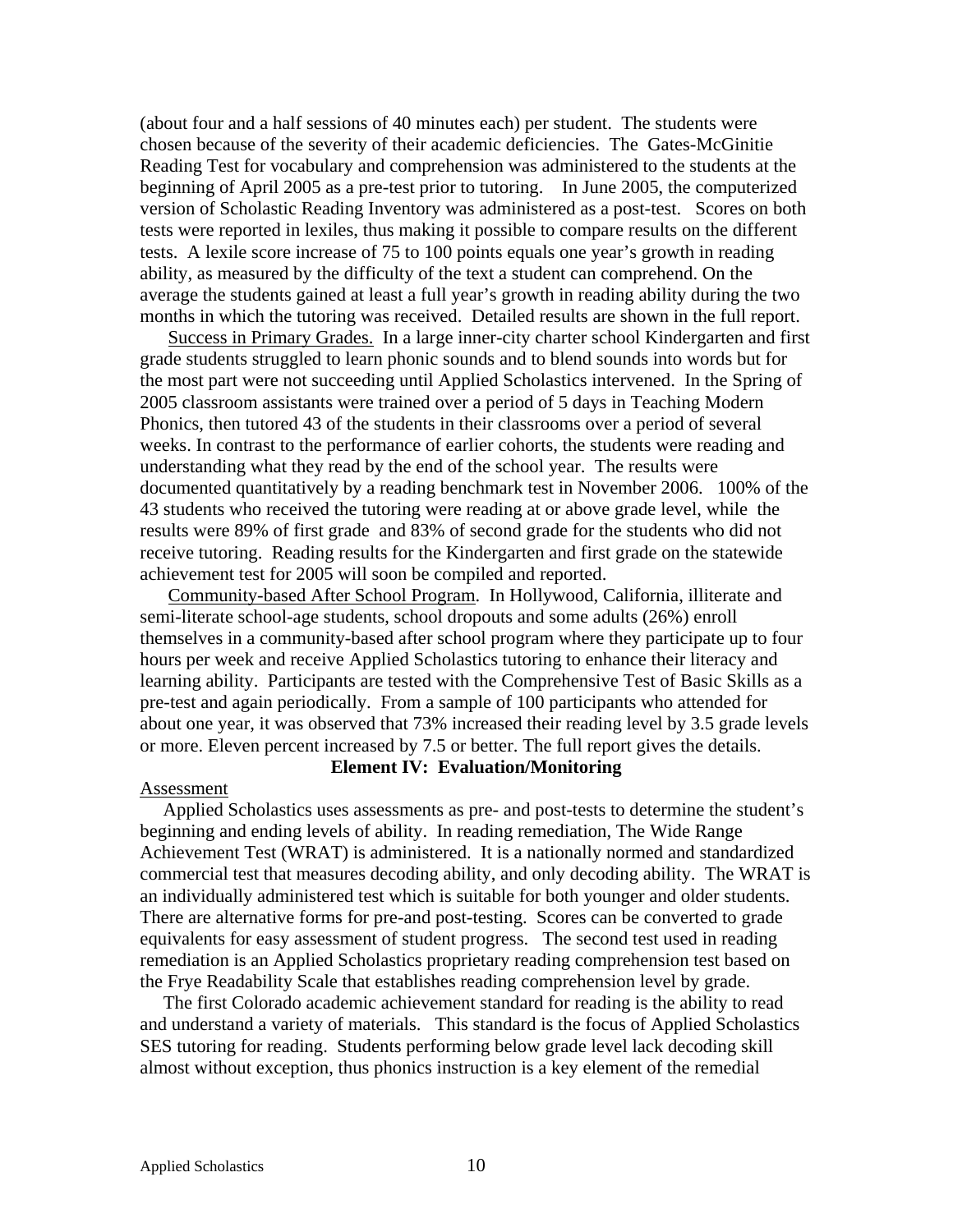reading program. The two assessments measure both a main component of reading skill – decoding—and the main goal itself-- comprehension ability.

 For math remediation Applied Scholastics uses a proprietary test of computation and word problems at various levels of difficulty from K-8, with results reported as math ability by grade. These two indicators – computation ability and problem-solving ability - - subsume the range of math strands in the Colorado standards, as all of the other areas – understanding, reasoning and engagement – must be dealt with in order to achieve computation and problem-solving ability.

 Instructional materials include curriculum-embedded tests at the end of each instructional level. The results of these tests alert the tutor and other stakeholders to the student's rate of progress. (These tests are also useful at the time of needs assessment and program planning for pinpointing academic deficiencies.) As well, both of the proprietary tests –reading comprehension and math -- are administered from time to time, depending upon the length of the tutoring program, to establish benchmarks of progress in those subjects. Copies of the tests are included in the allowable attachments section of this application package.

### Program Monitoring

 The tutor's work is closely monitored both by direct observation and by means of weekly progress reports that are provided by the tutor to the school, the parent, the tutor's local supervisor and to Applied Scholastics headquarters. Locally the tutor's trainer is responsible for supervision. Each student's weekly progress report is reviewed by the local supervisor and by Applied Scholastics headquarters staff. If any sign of slow or slowing student progress is detected an investigation is conducted, which may result in correction or retraining of the tutor.

### Keeping Stakeholders Informed of Student Progress

 On the same day each week the tutor makes out a progress report for each student that shows what was accomplished during the week and whether the student is on target according to his instructional plan. There is space to write notes to the parent or teacher and for them to write replies or originations. The report is taken home and to school by the student, unless other arrangements are made. A copy is sent to the District Coordinator. Copies of the report also go to the tutor's local supervisor and to Applied Scholastics headquarters, where the progress of each student is closely monitored by staff.

 For parents who may lack the ability to interpret the progress report, or who prefer a one-on-one meeting with the tutor, monthly free seminars are conducted on weekday evenings or Saturday. The seminars provide help to parents on matters of homework struggles, using the library, nutrition and sleep, etc. The gatherings are attended by the tutors and by a bi-lingual helper who facilitates communication. In most cases tutors also handle phone calls from parents wishing information about their child.

#### **Element V: Pricing for Supplemental Service**

Applied Scholastics has not yet implemented the SES program in Colorado. Experience and data from other states indicates that 30 hours of small group tutoring is sufficient to raise student performance one grade level on the average, whether reading or math. Applied Scholastics tutoring is highly individualized and addressed to specific needs as determined by continuous formal and informal assessment. The time required to achieve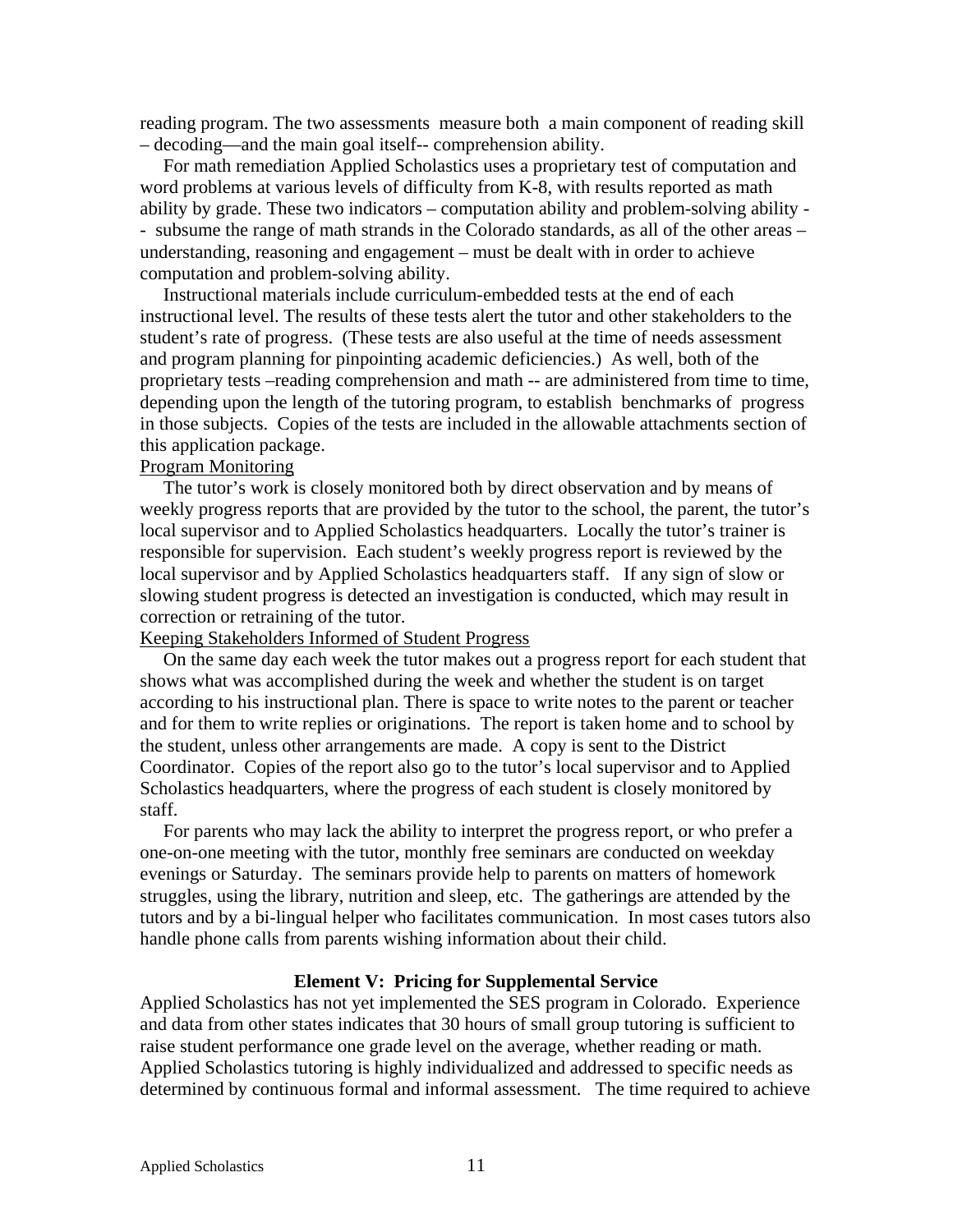a specific result may vary with the characteristics of students in the tutoring group, a student's degree of academic deficiency at the start of tutoring, amount of family support, etc. The program is not a cookie cutter process that works in the same amount of time for every student. Therefore, Applied Scholastics established a fixed hourly rate for tutoring. This means that individual learning goals may be tempered somewhat by the allowable per student expenditure of the school district. The rate for small group tutoring (3 to  $\overline{5}$  students) is \$25.00 per hour.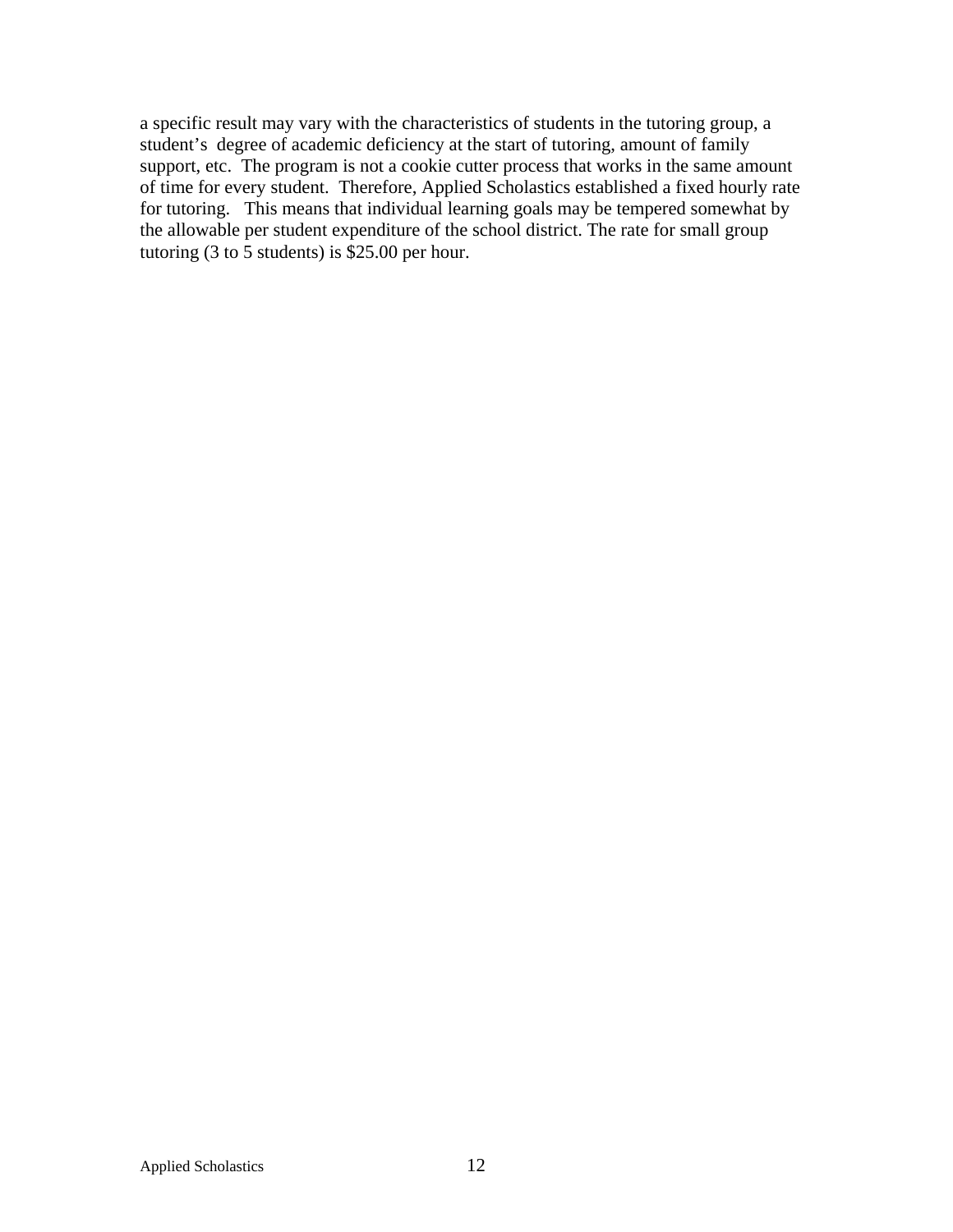| <b>Service Summary</b><br>(Please limit responses to one word or short phrases. This information will be used on<br>CDE's website and sent to parents and school districts.)                            |                                                                                                                                                                       |  |  |  |
|---------------------------------------------------------------------------------------------------------------------------------------------------------------------------------------------------------|-----------------------------------------------------------------------------------------------------------------------------------------------------------------------|--|--|--|
| Name of Provider                                                                                                                                                                                        | <b>Applied Scholastics International</b>                                                                                                                              |  |  |  |
| Schools/Districts to be served if approved by<br><b>State</b>                                                                                                                                           | Denver, Aurora, Adams 50, Adams1,<br>Boulder County, Alamosa, Cherry Creek,<br>Jefferson County, Littleton, Englewood,<br>Douglas.                                    |  |  |  |
| Specific location of service delivery<br>(See Question 4 of Element One)                                                                                                                                | Student's school if possible, or nearby<br>library branch, mason lodge or church<br>center.                                                                           |  |  |  |
| If service delivery is not at the student's<br>school, is transportation provided, and, if yes,<br>is there a separate fee? (Note: Districts are not<br>required to provide or pay for transportation.) | Transportation is not provided.                                                                                                                                       |  |  |  |
| Type of certification of instructors                                                                                                                                                                    | 100 hours of specialized training in<br>pedagogy, phonics and communication<br>skills.                                                                                |  |  |  |
| Individual or small group<br>(include student teacher ratio)                                                                                                                                            | Small group with maximum of 5 students<br>per tutor.                                                                                                                  |  |  |  |
| Grade levels served                                                                                                                                                                                     | $K-8$                                                                                                                                                                 |  |  |  |
| Length of each session                                                                                                                                                                                  | 1 or 1 1/2 hours                                                                                                                                                      |  |  |  |
| Duration of program (in hours)                                                                                                                                                                          | Depends upon learning needs and<br>individual characteristics of child.                                                                                               |  |  |  |
| Tutoring available in Reading and/or Math                                                                                                                                                               | <b>Reading and Mathematics</b>                                                                                                                                        |  |  |  |
| Specifics of reporting to parents & school<br>(format, frequency, method of communication)                                                                                                              | Weekly written progress reports to parents<br>and school/ Monthly seminars for parents<br>with bi-lingual helper if appropriate/<br>Telephone conferences as required |  |  |  |
| Special populations served                                                                                                                                                                              | Low-income, minority, learning disabled,<br>English learners, underperforming.                                                                                        |  |  |  |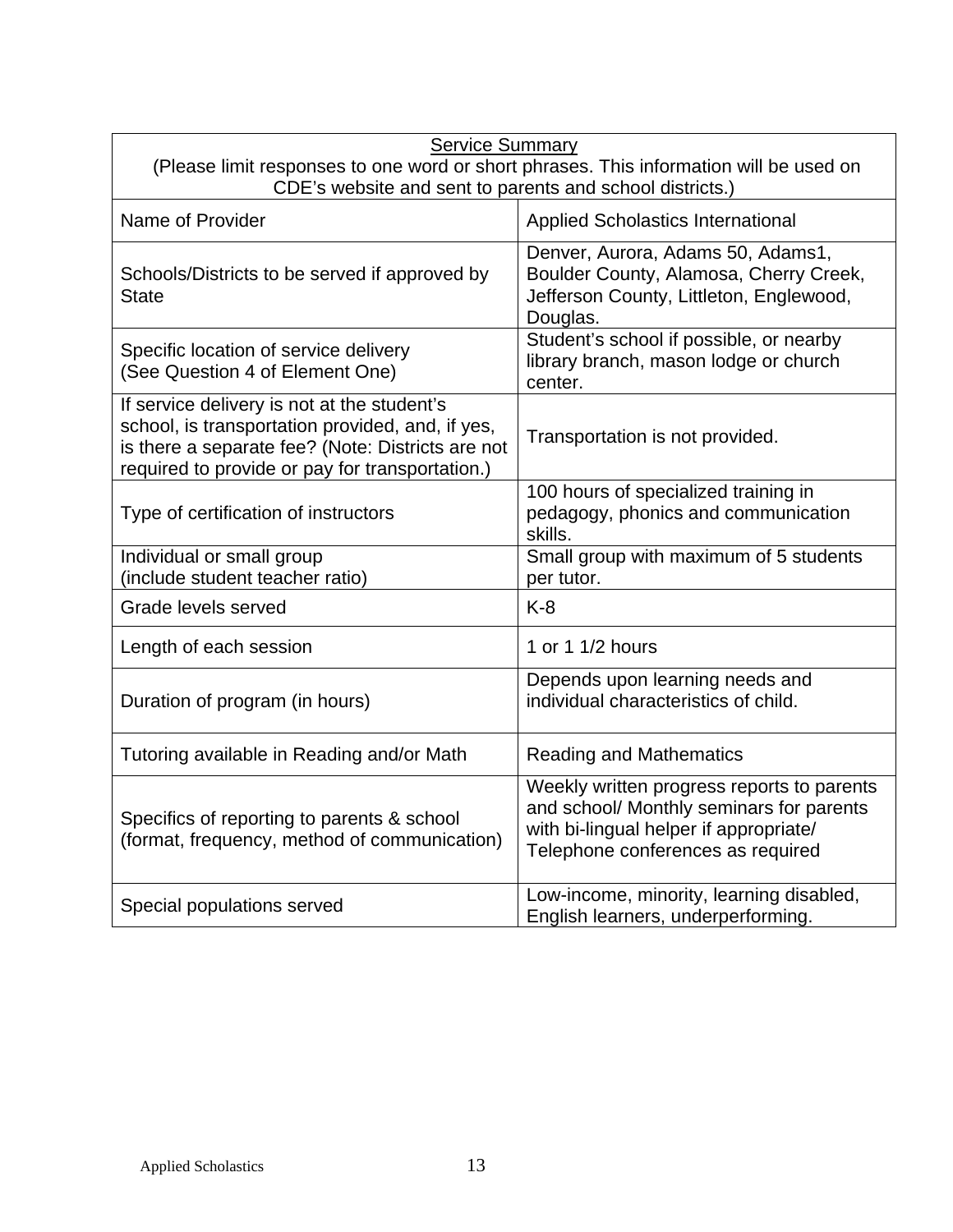Please provide a description of your program in both English and Spanish. Descriptions will be sent to parents and should be written in a language that is easily understandable. Attach additional sheet if necessary. Limit description to 150 words. Sample program descriptions are available at [www.cde.state.co.us/scripts/ssp/SuppSerSearch.asp](http://www.cde.state.co.us/scripts/ssp/SuppSerSearch.asp) 

# **English**

For 34 years Applied Scholastics has been helping struggling students overcome learning barriers and improve in school. Tutors use a powerful teaching method that handles the three main reasons that students do not learn. They produce students who can read fluently and with comprehension, do math problems with understanding, and who not only pass tests, but have learned how to overcome study barriers and be less dependant on teacher help.

At the beginning and periodically throughout, students are tested to pinpoint their academic weaknesses and to mark their progress toward greater ability. As they work individually and in small groups, learning gaps that prevent them from succeeding in school are repaired. Students participate in a variety of activities that include flashcard drilling, reading, using the dictionary to find word meaning, making up sentences that use new words, writing, modeling in clay, using objects to demonstrate ideas, group learning games, etc.

Spanish

Desde 34 años, el Applied Scholastics ayuda al estudiante a superar las barreras al aprendizaje y amejorarse en la escuela. Sus tutores emplean un método eficaz de enseñanza que maneja a las tres razones principales que impidan al éxito estudiantil. Resulta en un estudiante que lee con comprensión y que hace la matemática con intelecto. Superando así las barreras al estudio, ya no tiene que contar exclusivamente en la ayuda del maestro.

Al empezar, y periódicamente después, el estudiante está examinado para apuntar su nivel de progreso o algun debilidad. Trabajando individualmente con el tutor o en grupo pequeño, cualquier punto que le impediera al éxito escolar se ve aderezado. El estudiante participa en una variedad de actividades las cuales incluyen ejercicios con "flashcards" (tarjetas que muestran palabras o cifras), el uso del diccionario, el empleo de palabras nuevas en frases, la composición escrita, la demostración de conceptos en plastilina o con objetos, juegos de aprendizaje, etcétera.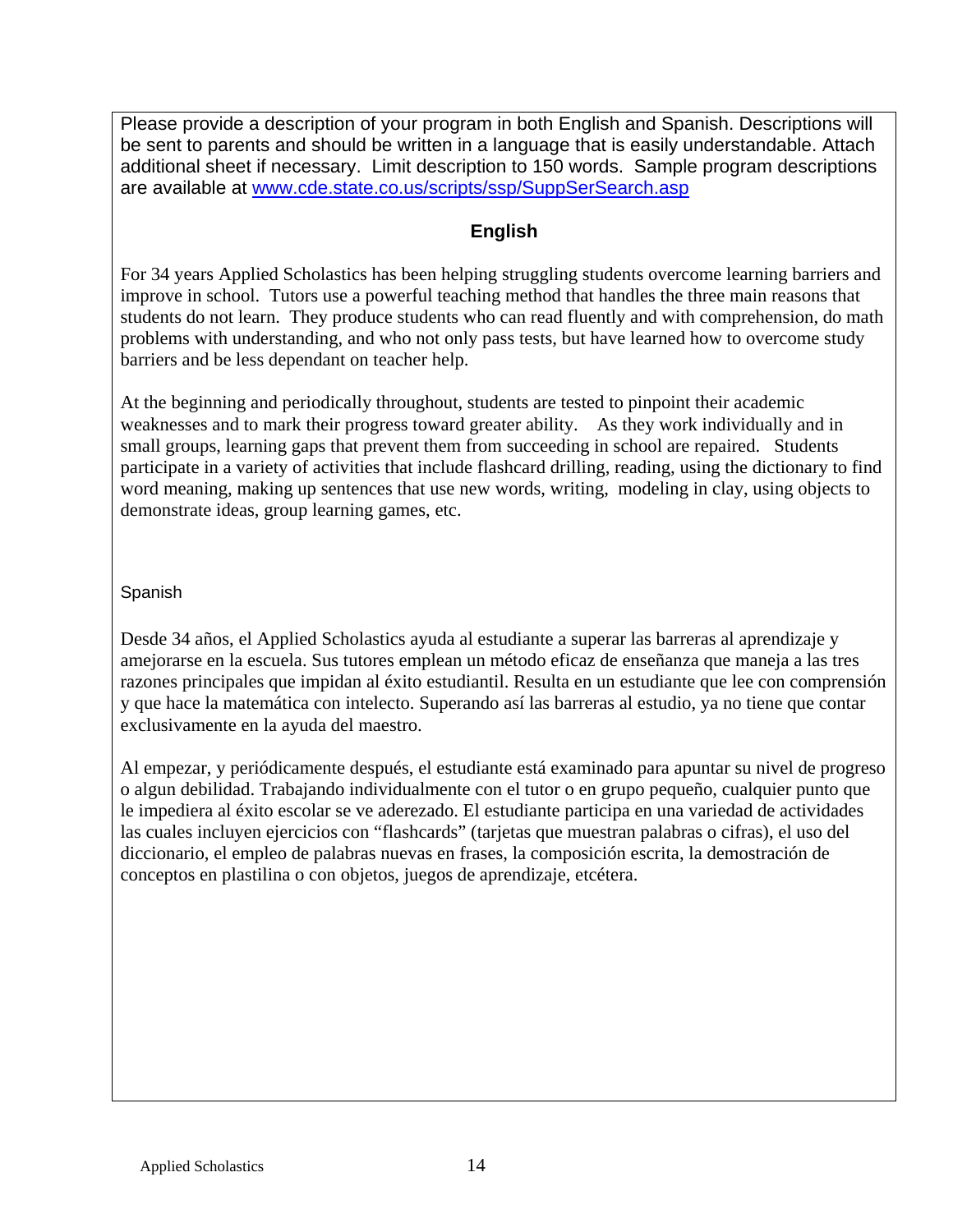#### Colorado 06, Appendix A

#### Phonemic Awareness

Students who have been taught reading by the whole word method, or beginning readers, may lack awareness of the sounds associated with letters. These students need to be made aware that while each letter of the alphabet has a name, it also has an associated sound (multiple sounds are introduced later) that can be used in forming words and that these sounds are used in talking. The tutor emphasizes this function with each letter of the alphabet as it is introduced.

#### Fluency

Students read aloud every day to the tutor until they have achieved an appropriate level of fluency. They begin with books that are aligned with the phonics curriculum and are vocabulary controlled to assure success. There are 70 such books. Later they read from library books of their choice that include all genres of literature as well as expository and informational texts.. The tutor takes care to see that the books are chosen at the appropriate level of difficulty so that the student's reading experience is positive. The student also does a large volume of independent reading selected from graded materials that are matched to his level of reading ability. Independent reading is continued at home (the tutor solicits the help of parents to make this happen and provides reading lists and instruction on the use of the library, if needed).

### **Vocabulary**

Vocabulary instruction is the thread that runs through all elements of the remedial reading program. In the very first meeting with a student the importance of word meaning and the harmful effects of misunderstood words on learning and understanding is emphasized. Thereafter, every new word encountered must be and is defined and understood. Explicit vocabulary instruction is part of every reading lesson. Additionally, the tutor is alert to any symptom of a misunderstood word and uses specialized techniques of Study Technology to help the student locate the word that is misunderstood. The word is then studied to full understanding using the dictionary and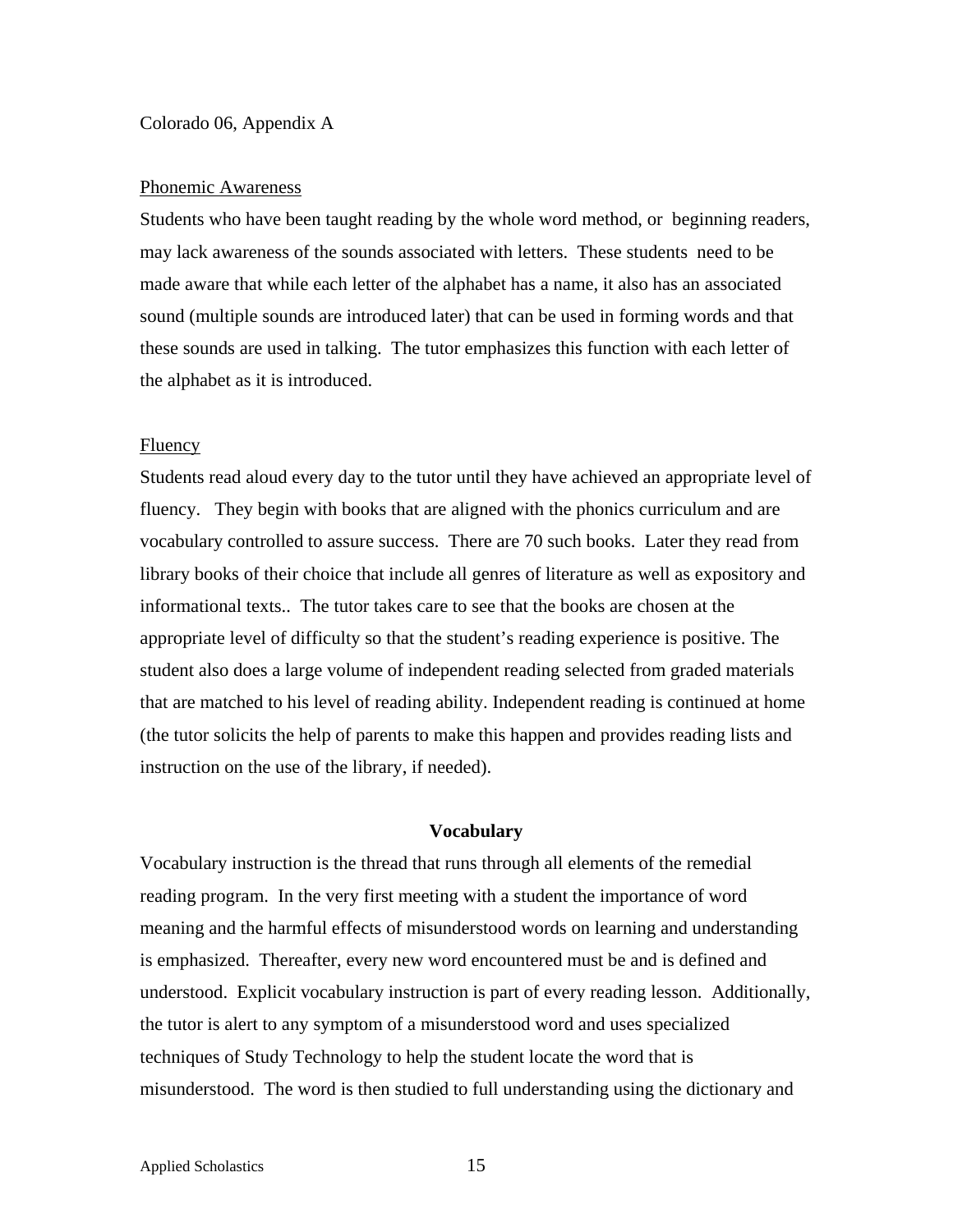an eight-step procedure. Further vocabulary development occurs as the student advances and learns how to learn (e.g., learns Study Technology), monitors his own comprehension, spots words that he does not fully understand and uses the dictionary to study and learn the full meanings of words.

#### **Phonics Instruction**

**Phonics instruction is systematic and explicit. Instructional materials provide for sequenced learning of sounds, blends and phonics rules. The sequence was developed through Applied Scholastics' practical experience to assure ease of learning and application. Nothing is left to chance. Not only is the exact sequence of sounds explicit, but even the sounds themselves. Tutors have learned the correct sounds through drilling sounds to perfection from an audio recording. Instruction is systematic in that the student's learning is assessed after each section of the material. Any errors found are corrected by additional instruction until mastery of the sounds and rules is attained.** 

### Comprehension

The program teaches that reading is for the purpose of comprehension. Tools and strategies are taught for repairing failed comprehension when it occurs, but also for preventing comprehension problems in the first place. Students learn to monitor their text comprehension routinely (metacognition), to spot comprehension barriers quickly and to handle them promptly with precise strategies.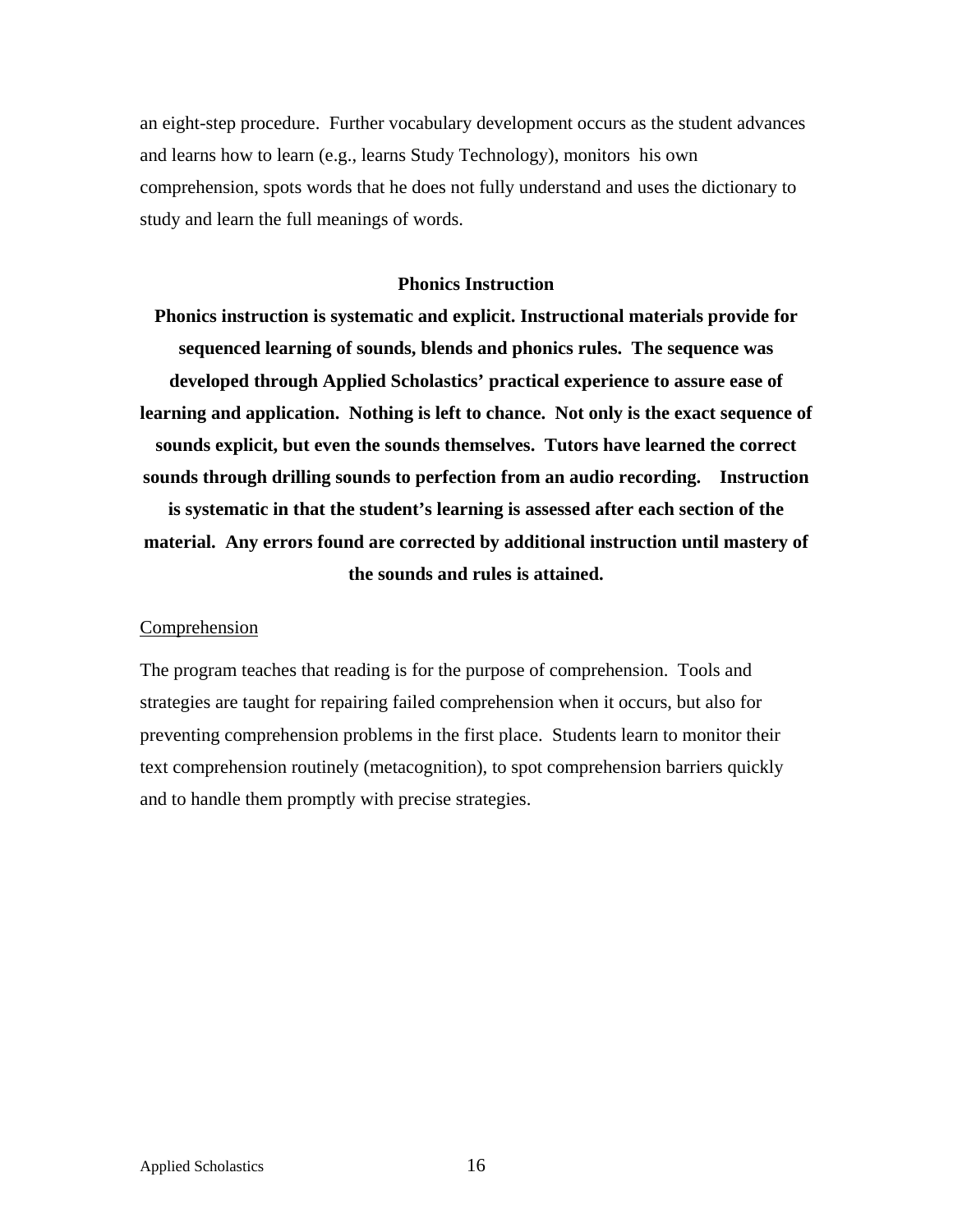### Colorado 06, Appendix B

### Understanding

The first task undertaken with remedial students is a review of arithmetic and math terminology and symbols with the purpose of establishing the conceptual understanding requisite to the student's mathematics instructional level. The tutor works from a proprietary list of math key words, with their definitions, that have been organized into levels of difficulty. Initially the list is used as an assessment to determine the student's level of math comprehension. Once that is known the tutor starts at the appropriate level and, going down the list, asks the student to define each word. He checks for general correctness, not word for word meaning. Any slowness or hesitancy in giving the definition is followed by a study of the word (or symbol) until it is fully understood. Study might include use of the dictionary or a demonstration kit or modeling a concept in clay. When conceptual understanding is attained, students are seen to experience an immediate resurgence of interest and an amazing improvement of aptitude in the subject.

### **Computing**

Conceptual understanding having been established, the student it checked on basic math facts and computation procedures to identify any areas of uncertainty. A solid grounding in arithmetic is a prerequisite to leaning advanced mathematics and for accurate and efficient computation. Any areas of weakness found are drilled and drilled until the student is 100 % proficient in knowledge of math facts and skill in computation.

### **Applying**

When the student is able to compute accurately and efficiently word problems are assigned to develop his ability to use appropriate algorithms and reasoning, to determine whether results are reasonable and to apply the skills to new and varied situations. Any mistakes in application or in computation are traced back to misunderstood terms/ symbols or uncertainty of basic facts. The weaknesses found are corrected with further drilling or word study, etc. Eventually the student solves word problems easily and accurately.

### **Reasoning**

Valid reasoning is based on conceptual understanding. The tutor asks the student to explain his solution to each application problem. Any failure of reasoning (vs. computation) indicates a misunderstanding and a search is then conducted for the misunderstood word or symbol. Once this is found and corrected fully the student solves the problem again appropriately.

### **Engaging**

The emphasis on purpose runs throughout the tutoring program. In the initial interview the tutor encourages the student to formulate a purpose for the tutoring from his point of view. Purpose is discussed again with each student at the start of each tutoring session. The student must know why the learning applies to his own goals and have some idea how he will apply the learning in life. Other methods of engagement include the use of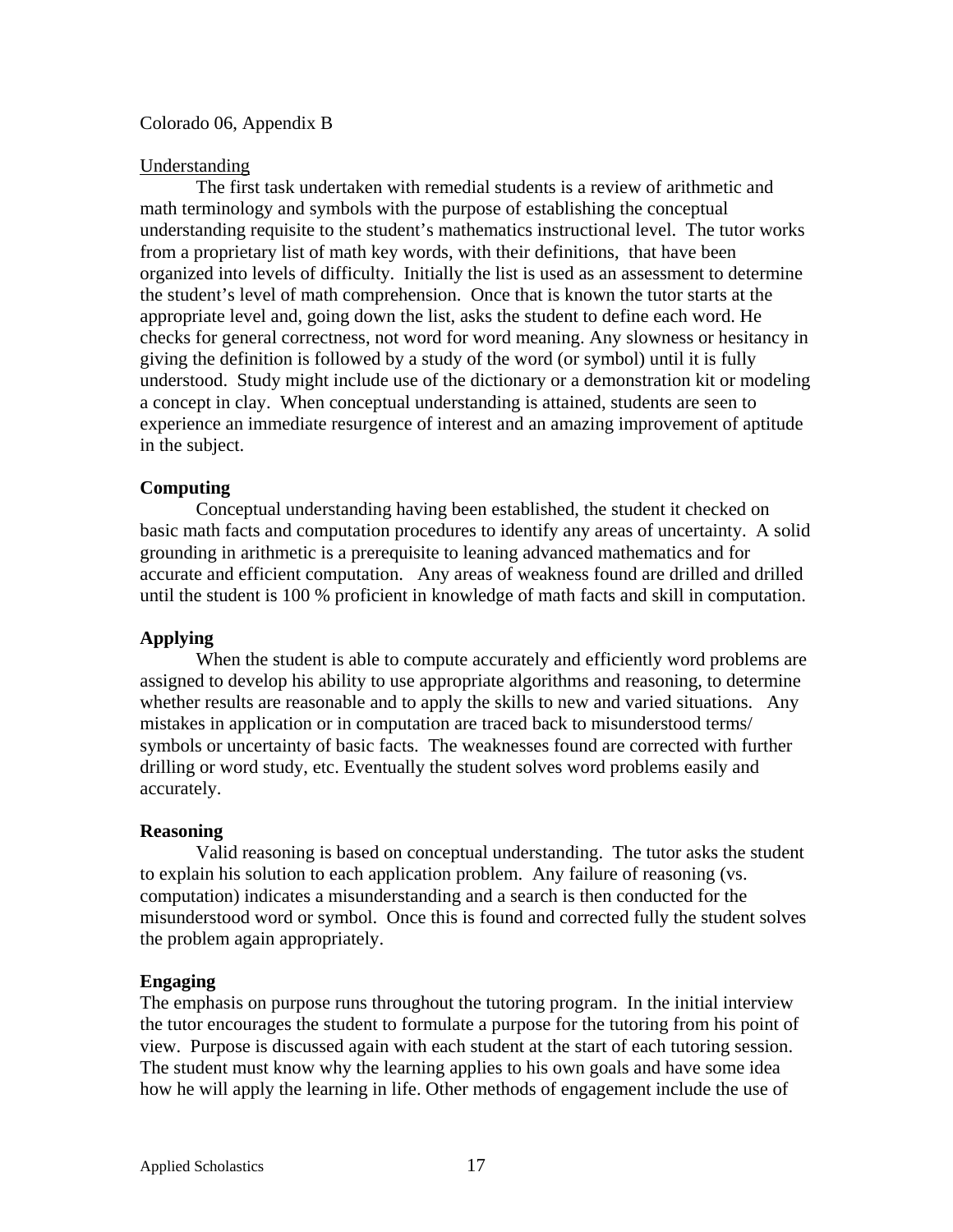learning games in tutoring sessions and the tutor's own skill in presenting math as a valuable tool in the student's life.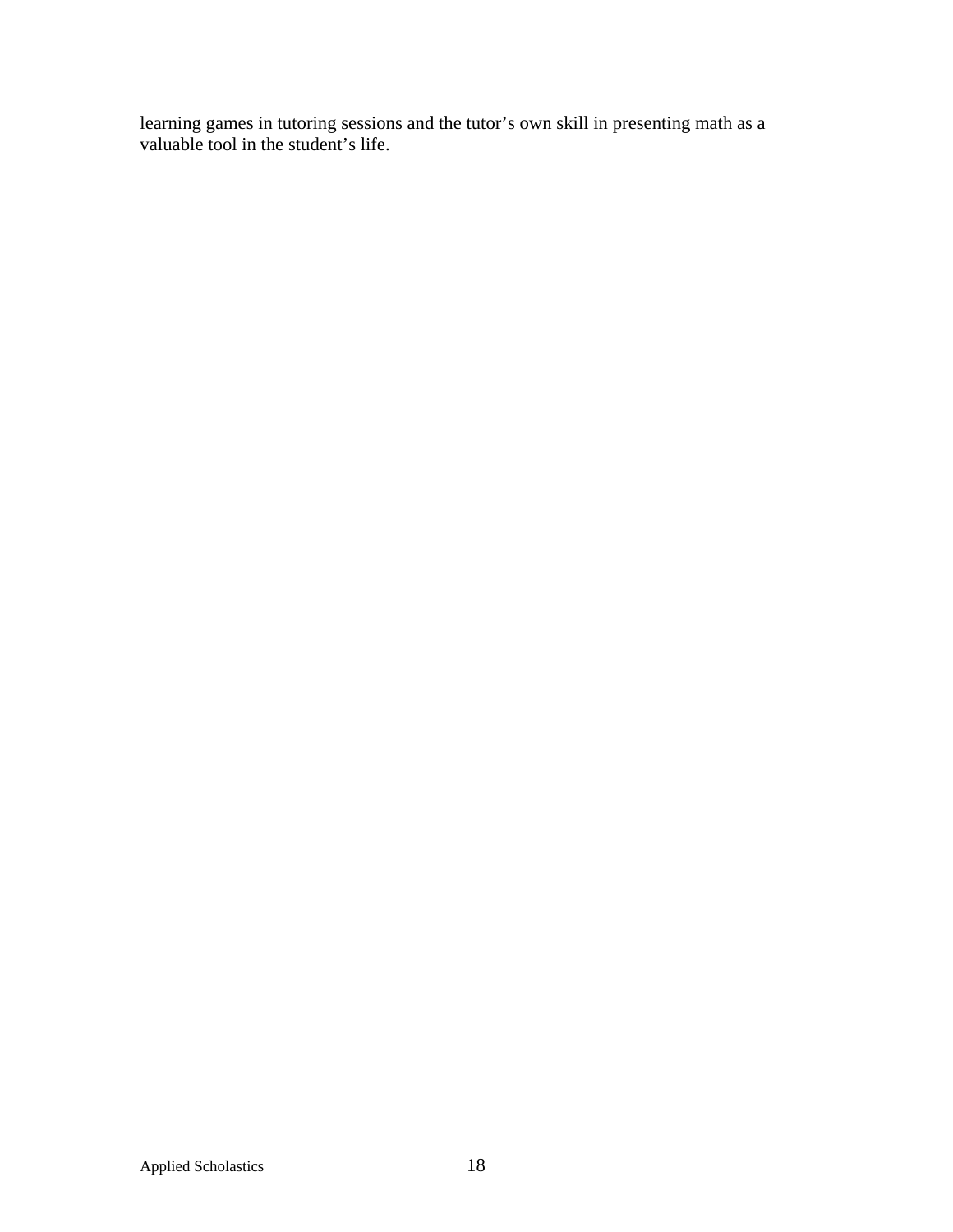# **Appendix C**

| <b>District</b>                 | Size of<br><b>Tutoring</b><br><b>Group</b> | <b>Hours of</b><br>Program                                     | <b>Total Cost</b>      |
|---------------------------------|--------------------------------------------|----------------------------------------------------------------|------------------------|
| Denver Public<br><b>Schools</b> | 3 to 5 students                            | $3 \times 1$ hr. or<br>$2 \times 1$ 1/2 hrs.<br>$=$ 3 hrs/week | \$25.00/hr<br>/student |
| <b>Aurora Pubic Schools</b>     | "                                          | $\mathbf{f}$                                                   | "                      |
| Adams 50                        | "                                          | "                                                              | "                      |
| Adams 1                         | "                                          | "                                                              | "                      |
| <b>Boulder County</b>           | "                                          | "                                                              | "                      |

# **Element V: Pricing for Supplemental Educational Services**

Alamosa

Cherry Creek

Jefferson County

**Littleton** 

Englewood

Douglas

 required . In math remediation the emphasis is on establishing conceptual understanding of the math terminology requisite to the student's mathematics instructional level. At the same time, math facts are checked and drilled to 100% proficiency. Once these two areas are mastered the student works on the math program